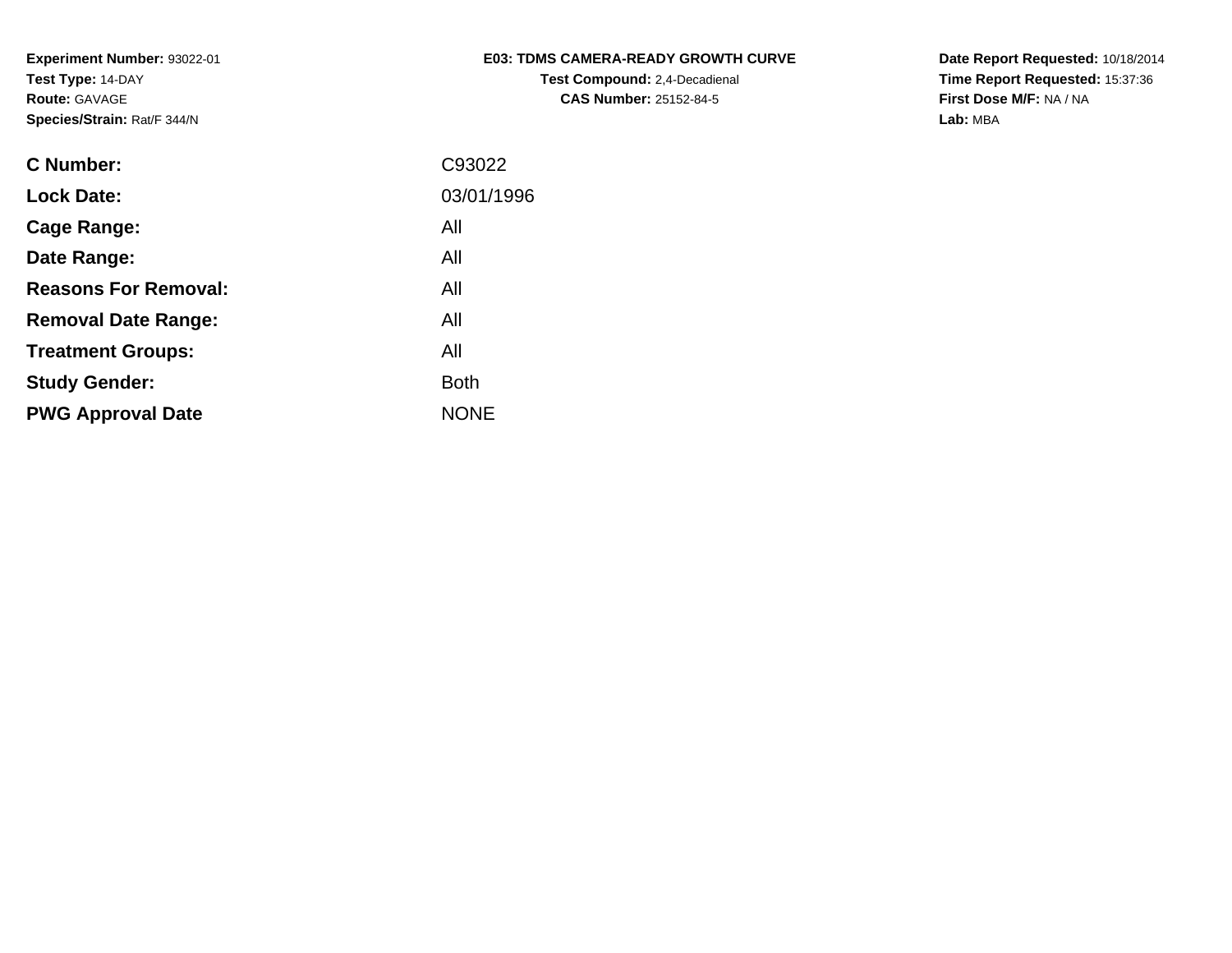#### **E03: TDMS CAMERA-READY GROWTH CURVE**

**Test Compound:** 2,4-Decadienal **CAS Number:** 25152-84-5

**Date Report Requested:** 10/18/2014**Time Report Requested:** 15:37:36**First Dose M/F:** NA / NA**Lab:** MBA

## **MALE**

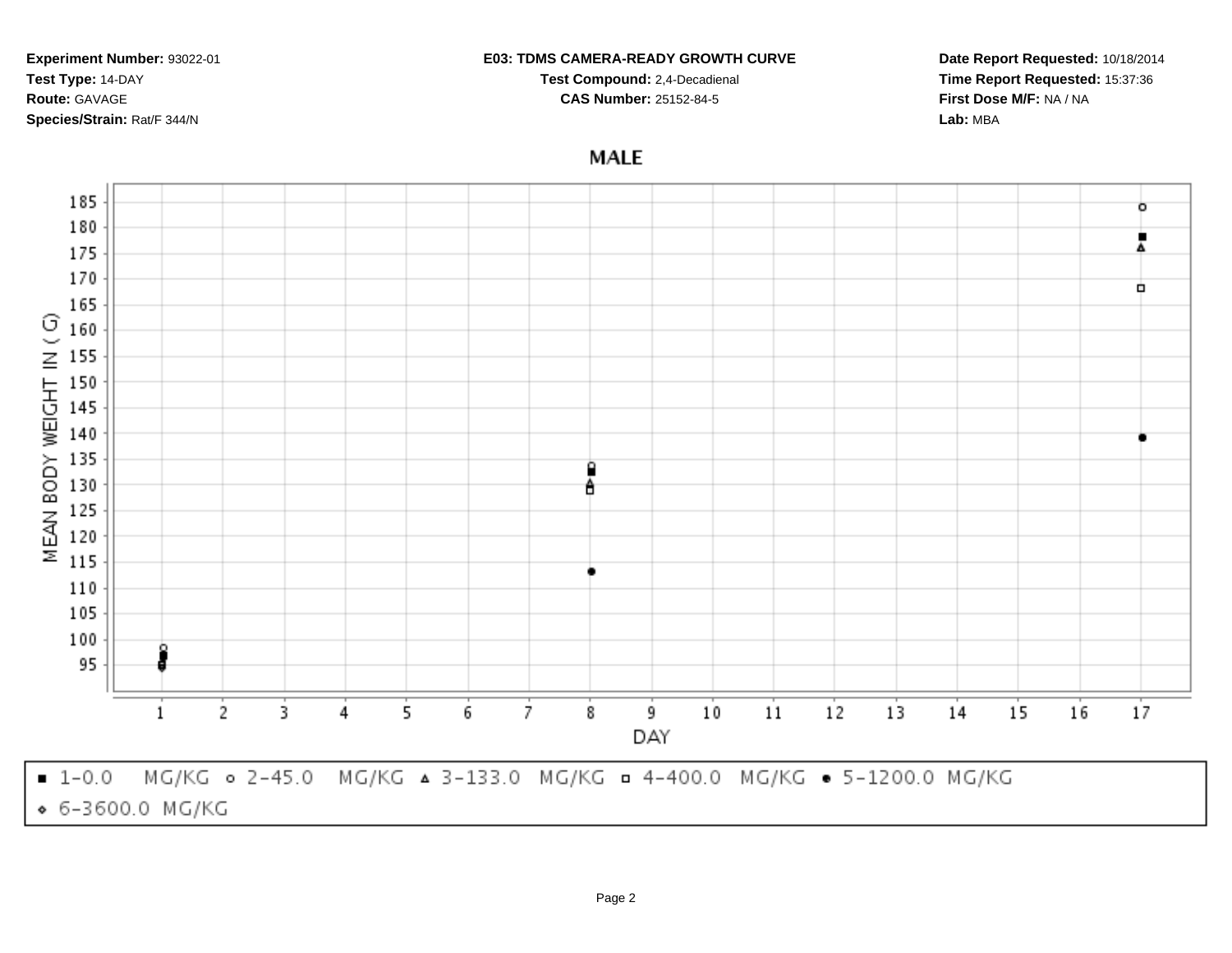## **E03: TDMS CAMERA-READY GROWTH CURVE**

**Test Compound:** 2,4-Decadienal **CAS Number:** 25152-84-5

\*\*\*END OF MALE DATA\*\*\*

**Date Report Requested:** 10/18/2014**Time Report Requested:** 15:37:37**First Dose M/F:** NA / NA**Lab:** MBA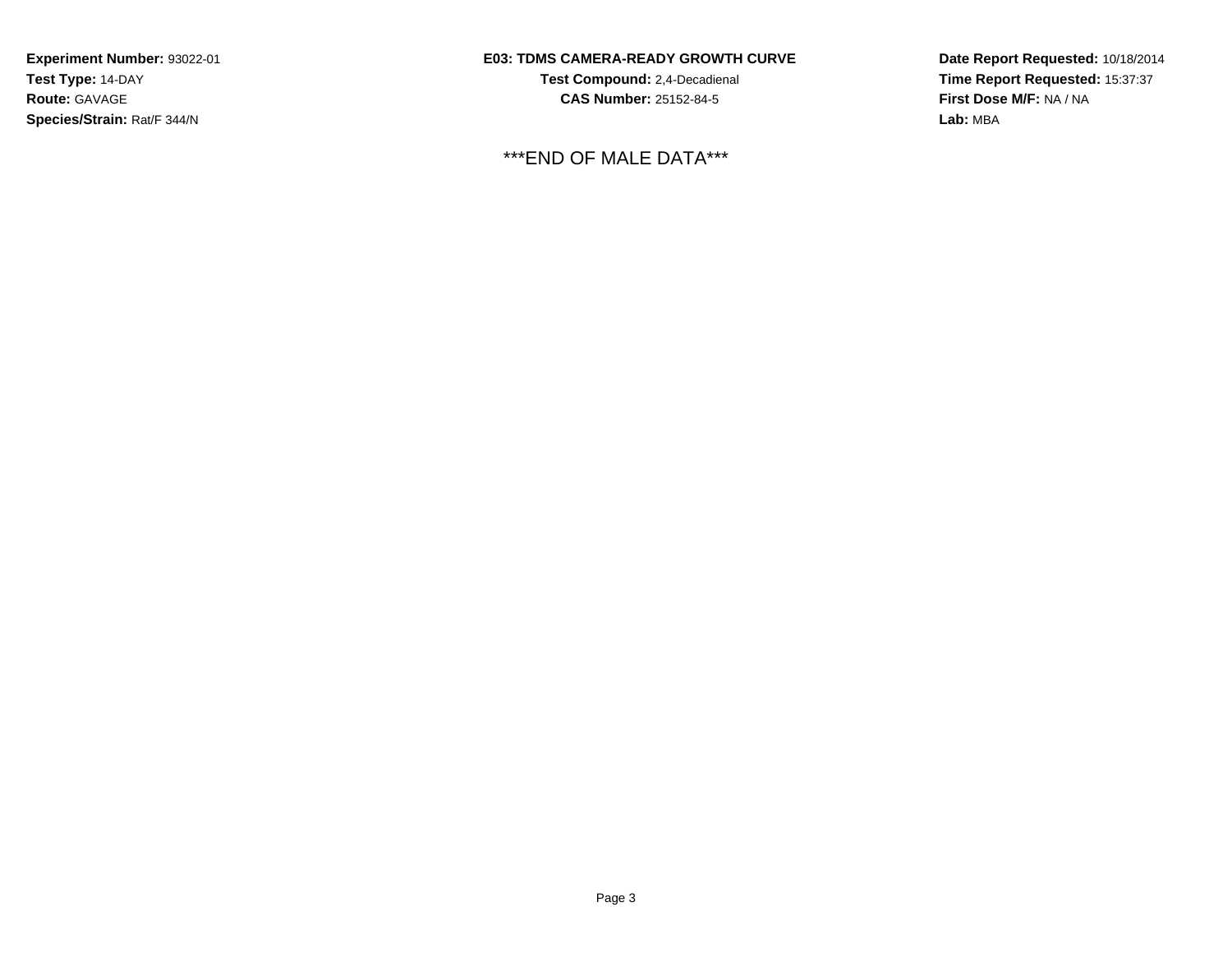#### **E03: TDMS CAMERA-READY GROWTH CURVE**

**Test Compound:** 2,4-Decadienal **CAS Number:** 25152-84-5

**Date Report Requested:** 10/18/2014**Time Report Requested:** 15:37:37**First Dose M/F:** NA / NA**Lab:** MBA

# **FEMALE**